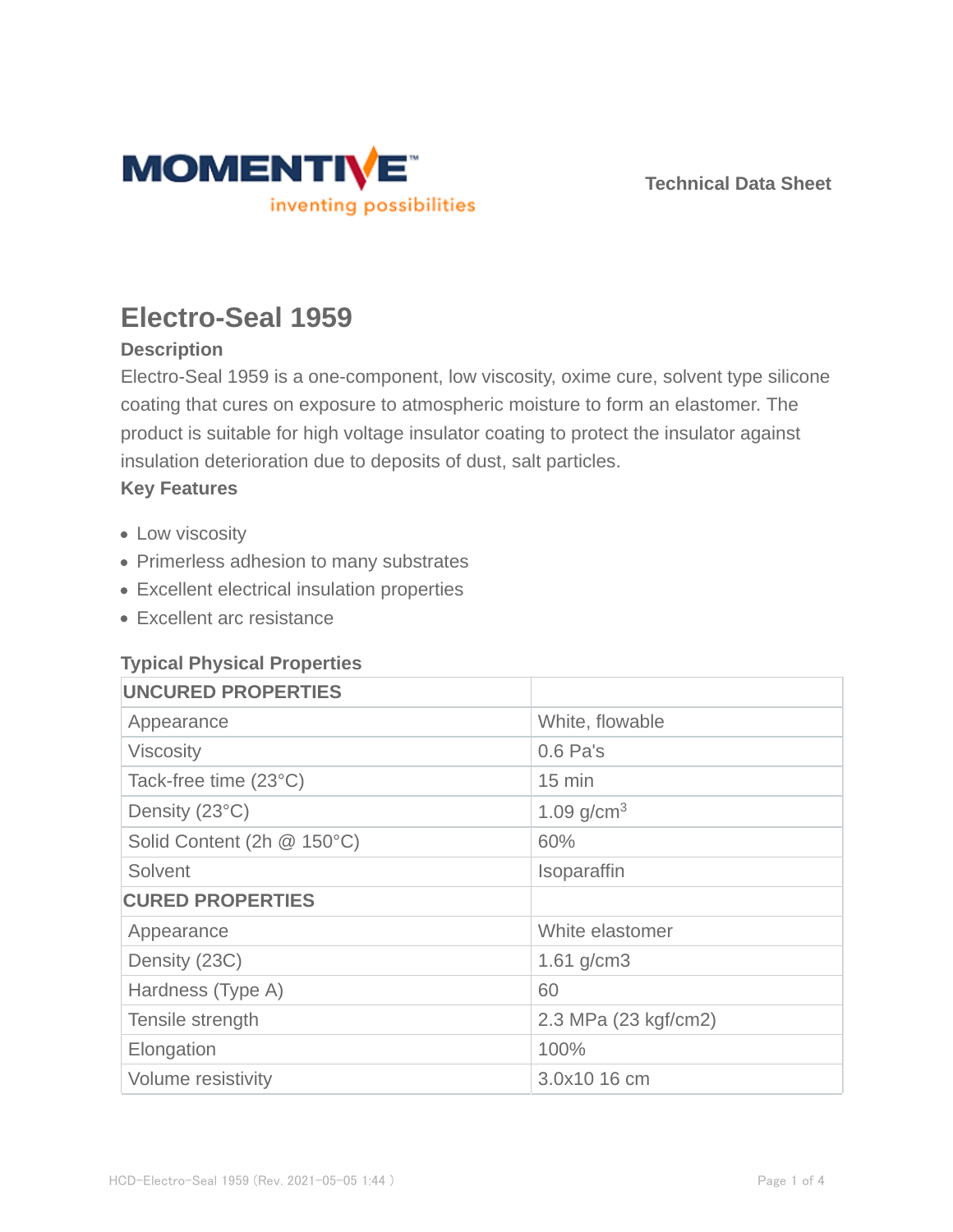| Dielectric strength        | 23 kV/mm        |
|----------------------------|-----------------|
|                            | 3.80 at 100Hz   |
| Dielectric constant        | 3.71 at 1kHz    |
|                            | 3.60 at 100 kHz |
|                            | 0.01 at 100Hz   |
| <b>Dissipation factor</b>  | $0.01$ at 1kHz  |
|                            | 0.01 at 100kHz  |
| Arc resistance (ASTM D495) | 246             |

Typical property data value should not be used as specifications

# **Potential Applications**

- High Voltage Insulator coating
- Industrial coating

## **General Instructions for Use**

Apply the product by spraying, brushing or dipping and cure at room temperature.

# **Handling and Safety**

Wear eye protection and protective gloves as required while handling the product.

Adequate ventilation must be maintained in the work place at times.

## **Storage**

Store in a cool dry place out of direct sunlight. Keep out of the reach of children.

## **Packaging**

20kg pail available

## **Patent Status**

Nothing contained herein shall be construed to imply the nonexistence of any relevant patents or to constitute the permission, inducement or recommendation to practice any invention covered by any patent, without authority from the owner of the patent.

## **Product Safety Handling and Storage**

Customers should review the latest Safety Data Sheet (SDS) and label for product safety information, safe handling instructions, personal protective equipment if necessary, emergency service contact information, and any special storage conditions required for safety. Momentive Performance Materials (MPM) maintains an aroundthe-clock emergency service for its products. SDS are available at

www.momentive.com or, upon request, from any MPM representative. For product storage and handling procedures to maintain the product quality within our stated specifications, please review Certificates of Analysis, which are available in the Order Center. Use of other materials in conjunction with MPM products (for example, primers)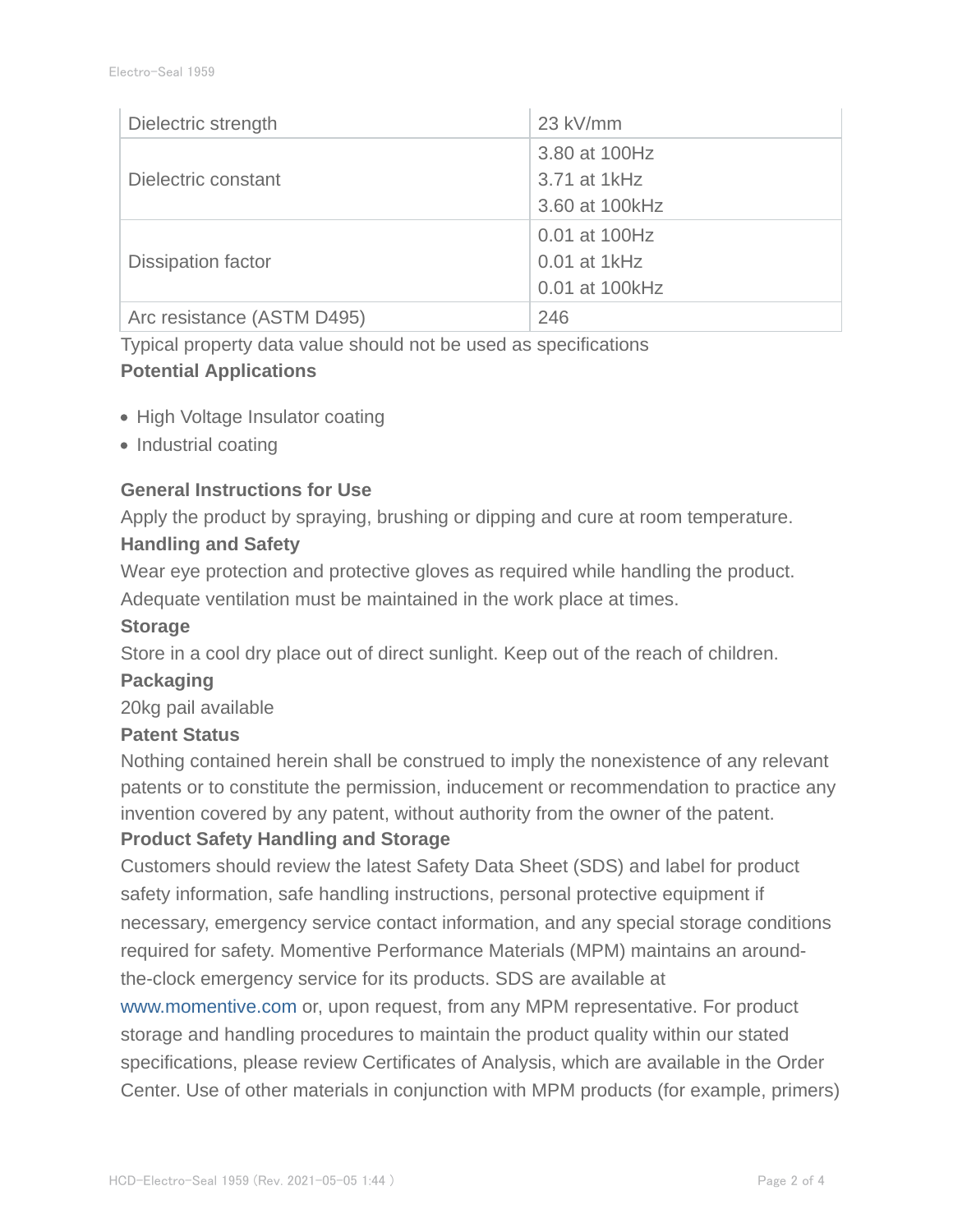may require additional precautions. Please review and follow the safety information provided by the manufacturer of such other materials.

#### **Limitations**

Customers must evaluate Momentive Performance Materials products and make their own determination as to fitness of use in their particular applications.

#### **Contact Information**

Email commercial.services@momentive.com

#### **Telephone**

| <b>Americas</b> | <b>Latin America</b> | <b>EMEAI- Europe, Middle</b><br>East, Africa & India | <b>ASIA PACIFIC</b> |
|-----------------|----------------------|------------------------------------------------------|---------------------|
| +1 800 295 2392 | <b>Brazil</b>        | <b>Europe</b>                                        | <b>China</b>        |
| Toll free*      | +55 11 4534 9650     | +390510924300                                        | 800 820 0202        |
| +704 805 6946   | <b>Direct Number</b> | Direct number                                        | Toll free           |
| Direct Number   |                      |                                                      | +86 21 3860 4892    |
|                 |                      |                                                      | Direct number       |
| *All American   | <b>Mexico</b>        | India, Middle East &                                 | Japan               |
| countries       | +52 55 2169 7670     | <b>Africa</b>                                        | +81 3 5544 3111     |
|                 | <b>Direct Number</b> | + 91 44 71212207                                     | Direct number       |
|                 |                      | Direct number*                                       |                     |
|                 |                      | *All Middle Eastern                                  | <b>Korea</b>        |
|                 |                      | countries, Africa, India,                            | +82 2 6201 4600     |

For literature and technical assistance, visit our website at: www.momentive.com

#### **DISCLAIMER:**

**THE MATERIALS, PRODUCTS AND SERVICES OF MOMENTIVE PERFORMANCE MATERIALS INC. AND ITS SUBSIDIARIES AND AFFILIATES (COLLECTIVELY "SUPPLIER"), ARE SOLD SUBJECT TO SUPPLIER'S STANDARD CONDITIONS OF SALE, WHICH ARE INCLUDED IN THE APPLICABLE DISTRIBUTOR OR OTHER SALES AGREEMENT, PRINTED ON THE BACK OF ORDER**